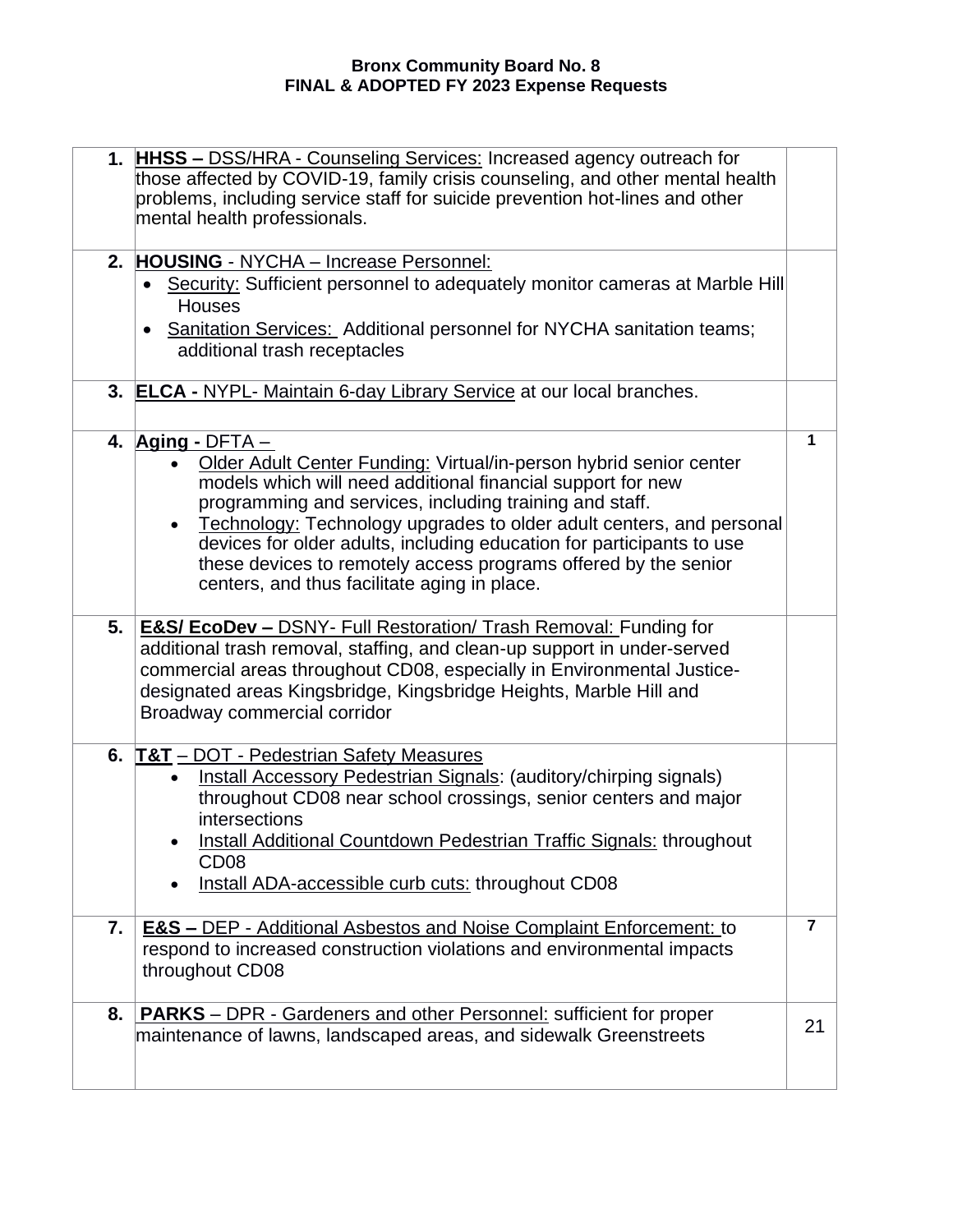| 9. | PubSafety/T&T/ ELCA - NYPD - School Crossing Guard: at intersection of<br>Hillman & Sedgwick Avenues (Especially needed at PS95 and AmPark<br>Neighborhood School)                                                                                                                                                                                                                                                                                                                                                                                                                                                                         | 13 |
|----|--------------------------------------------------------------------------------------------------------------------------------------------------------------------------------------------------------------------------------------------------------------------------------------------------------------------------------------------------------------------------------------------------------------------------------------------------------------------------------------------------------------------------------------------------------------------------------------------------------------------------------------------|----|
|    | 10. PARKS - DPR - PEP Personnel: sufficient to alleviate, with assistance of<br>NYPD:<br>illegal use of Putnam Trail by electric bikes, motor bikes and ATVs;<br>$\bullet$<br>Seasonal problem of unlawful BBQs in CD08 parks;<br>$\bullet$<br>chronic double-parking along Broadway adjacent to Van Cortlandt Park<br>$\bullet$<br>(VCP) Parade Grounds, and to<br>enforce regulations in VCP and other CD08 parks, in particular by<br>$\bullet$<br>bicycle-mounted PEP officers                                                                                                                                                         | 9  |
|    | 11. EcoDev - DSNY/NYPD - Graffiti Mitigation: Graffiti removal services<br>throughout commercial corridors in CD08                                                                                                                                                                                                                                                                                                                                                                                                                                                                                                                         |    |
|    | 12. PARKS - DPR - Equipment<br>Two Large (16 Yard) Packer Garbage Trucks: Given serious and<br>increasing trash conditions, Parks Department needs one large<br>garbage truck for District. Currently equipment is shared with another<br>district. An additional large garbage truck is requested by VCP<br>Alliance.<br>Crew Cab Pickup: to transport staff & equipment/tools around CD08.<br>$\bullet$<br>Necessary to address maintenance needs of District.<br>Deere Tractor with Cutting Unit: Given constant need for this<br>$\bullet$<br>maintenance, especially with hilly topography, such machinery is<br>essential for mowing |    |
|    | 13. Aging - DFTA - Mental Health Services: Need for such services has<br>significantly increased. Funding for geriatric community-based mental health<br>services need to reflect this increase                                                                                                                                                                                                                                                                                                                                                                                                                                            |    |
|    | 14. YOUTH – DOE – Expanding College Access for All Program: Expand<br>College Access for All programs throughout CD08 middle schools                                                                                                                                                                                                                                                                                                                                                                                                                                                                                                       |    |
|    | 15. HHSS/ Public Safety - NYPD - Domestic Violence Unit: Increase funding for<br>domestic violence unit within NYPD 50 <sup>th</sup> Precinct, including community<br>workshops to educate residents about warning signs of domestic violence,<br>lists of shelters available to victims, how to obtain protective orders, and<br>counseling services available. to residents                                                                                                                                                                                                                                                              |    |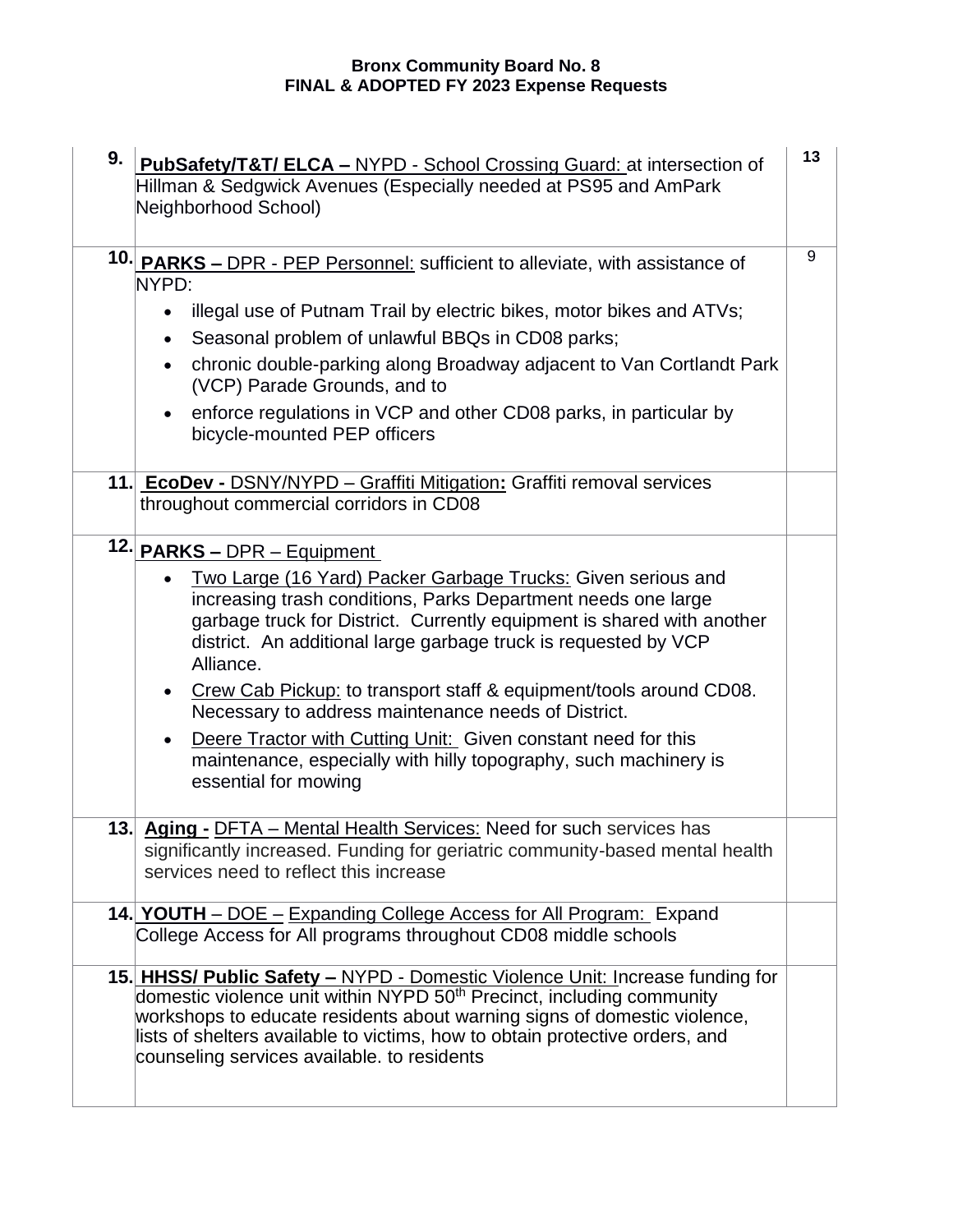|  | 16. <b>E&amp;S</b> - DEP – Prepare a design study for Right-of-Way Green Infrastructure<br>along Broadway to alleviate flooding in commercial district and Marble Hill<br>Houses area, and in Kingsbridge Heights to prevent combined sewer<br>overflow (CSO) run-off |    |
|--|-----------------------------------------------------------------------------------------------------------------------------------------------------------------------------------------------------------------------------------------------------------------------|----|
|  | 17. PARKS - DPR - Van Cortlandt Park Equipment                                                                                                                                                                                                                        |    |
|  | Mini-Packer: to deal with growing trash problem in VCP, particularly to<br>reach remote and difficult areas                                                                                                                                                           |    |
|  | <b>Gator for Van Cortlandt Park: VCP Alliance requests a replacement</b><br>$\bullet$                                                                                                                                                                                 |    |
|  | Gator for use by Landscape Management and Maintenance &<br>Operations staff to maintain park; Existing Gator is in disrepair.                                                                                                                                         |    |
|  | Additionally, we join CB8 Public Safety Committee in requesting a                                                                                                                                                                                                     |    |
|  | second Gator for use by 50 Precinct in VCP                                                                                                                                                                                                                            |    |
|  | 18. PubSafety - NYPD - Gator for Van Cortlandt Park: Request for Gator by 50 <sup>th</sup>                                                                                                                                                                            |    |
|  | Precinct to patrol areas of Park                                                                                                                                                                                                                                      |    |
|  | 19. <b>E&amp;S</b> - DSNY - Additional Enforcement Agents dedicated to illegal commercial                                                                                                                                                                             |    |
|  | dumping occurring along Bailey Avenue, Jerome Park Reservoir, and                                                                                                                                                                                                     |    |
|  | MetroNorth Railroad-Spuyten Duyvil                                                                                                                                                                                                                                    |    |
|  | 20. YOUTH - DYCD - Expansion of Summer Youth Employment Program for 14                                                                                                                                                                                                |    |
|  | 8.15 year olds - Increase funding for participants under the age of 16                                                                                                                                                                                                |    |
|  | 21. T&T - MTA - Restore full Bx20 Service                                                                                                                                                                                                                             |    |
|  | 22. T&T - DOT – Clean up and Re-paint Step Street located on Broadway                                                                                                                                                                                                 |    |
|  | between West 231st & West 232 <sup>nd</sup> Streets                                                                                                                                                                                                                   |    |
|  | 23. EcoDev - SBS/DCWP- Funding for Financial Literacy Education Programs:                                                                                                                                                                                             |    |
|  | targeted at CD08 small businesses                                                                                                                                                                                                                                     |    |
|  | 24. Aging - DFTA - Food Programs: Increased need for congregate food                                                                                                                                                                                                  |    |
|  | programs, plus meals for individuals who are temporarily home-bound                                                                                                                                                                                                   |    |
|  | 25. E&S - DSNY - Fund NYC Compost Project to enable compost education and                                                                                                                                                                                             |    |
|  | community-based compost and organic drop-off sites                                                                                                                                                                                                                    |    |
|  | 26. Aging - MTA - Access-A-Ride: Increased service for Access-a-Ride for older                                                                                                                                                                                        | 18 |
|  | adults with disabilities within CD08 because of its particularly hilly topography                                                                                                                                                                                     |    |
|  |                                                                                                                                                                                                                                                                       |    |